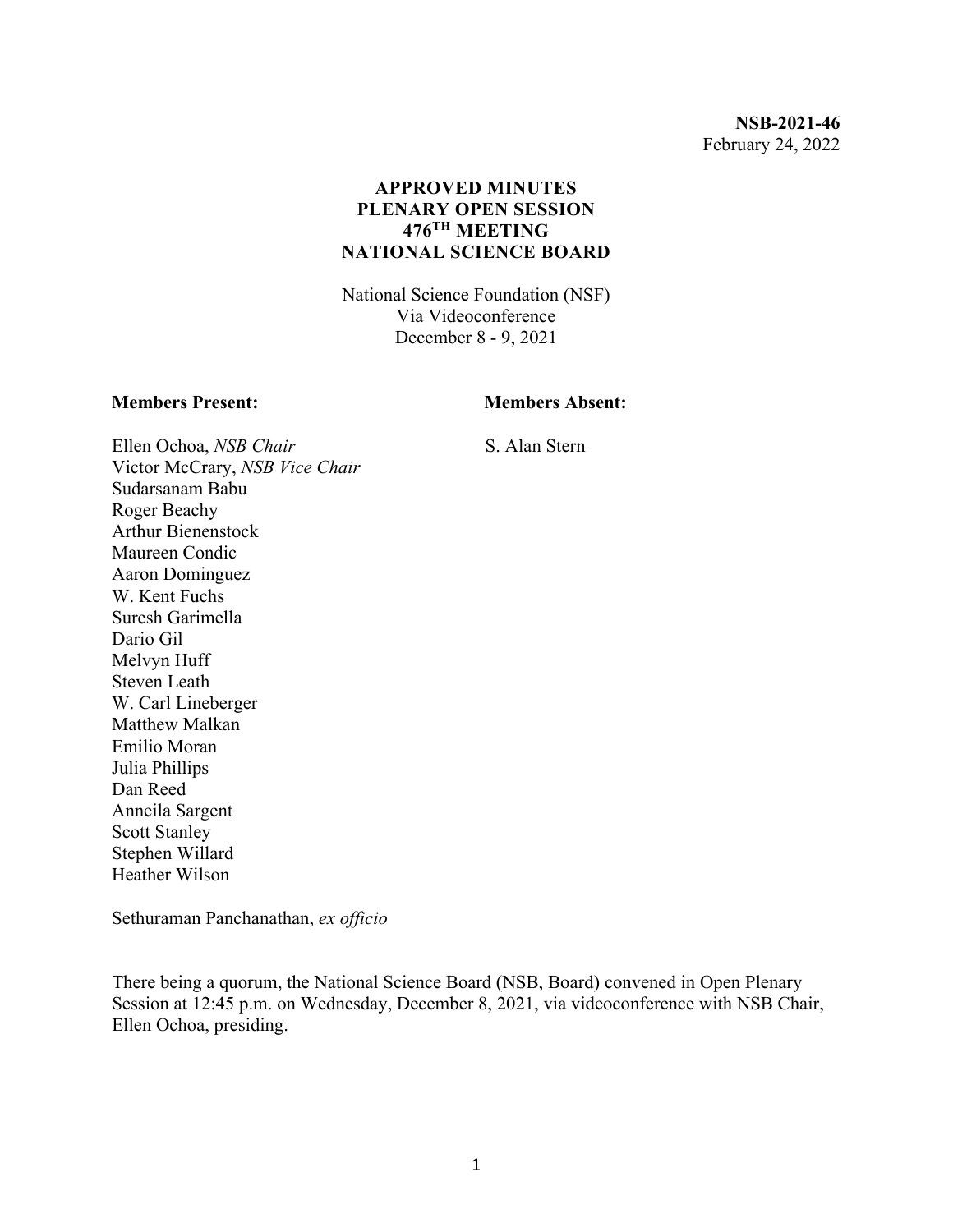## NSB Chair's Opening Remarks

Ochoa welcomed everyone to the NSB's 476th meeting. She began the meeting by stating that the Board, building on the August 2021 pilot, held all committee meetings in advance of the Board meeting and that this meeting would be exclusively in plenary sessions with committees sharing report outs and leading discussions with the full board in both open and closed plenary sessions.

Ochoa outlined briefly some highlights of the agenda. Ochoa then turned the meeting over to NSF Director Sethuraman Panchanathan.

## NSF Director's Remarks

NSF Director Panchanathan began by reflecting on Thanksgiving and thanked the NSF staff for moving forward with the agency's priorities, mission, and goals and for the partnership with NSB staff. He commented that he began his term as Director while the agency was working in this virtual mode and after a year and a half he is starting to come into the office more regularly with precautions.

Panchanathan then provided a legislative and budgetary update. On June 8, 2021, the Senate passed the U.S. Innovation and Competitiveness Act (USICA) and on June 28, 2021, the House passed the National Science Foundation for the Future Act. On November 19, 2021, the House passed its Build Back Better Act, which proposes an investment in NSF in the amount of \$3.5 billion for the Technology, Innovation, and Partnerships (TIP) Directorate, core research, infrastructure, and capacity building at historically black colleges and universities and minority serving institutions. The Senate is expected to take up the bill later in December. Finally, he reported that the House and the Senate passed a continuing resolution to keep the government funded through February 18, 2022.

Using a series of slides, (DocLog# NSBO-1918952038-3673) Panchanathan presented an update on the agency's three major priorities: Strengthening Established NSF, Inspiring Missing Millions, and Success of the Technology, Innovation and Partnerships Directorate. The Director provided several examples of long-term NSF investments in fundamental research across various scientific disciplines community, impacts of those investments, and how NSF will continue to invest and expand the frontiers of knowledge and technology. He highlighted several recent Nobel Prize winners and their connection to NSF-funded research through the years. He also presented several examples of how investments lead to impacts in the field of Applied Economics such as establishing a new computer tracking system for kidney donors, increasing the number of people saving for retirement, studying ways to increase higher education enrollment among low-and moderate-income families and exploring the function and design of water markets.

Panchanathan transitioned to talking about the importance of developing future scientists, engineers, and entrepreneurs who are currently in schools and universities. His presentation highlighted some of the programs in which NSF invests to expose underrepresented groups to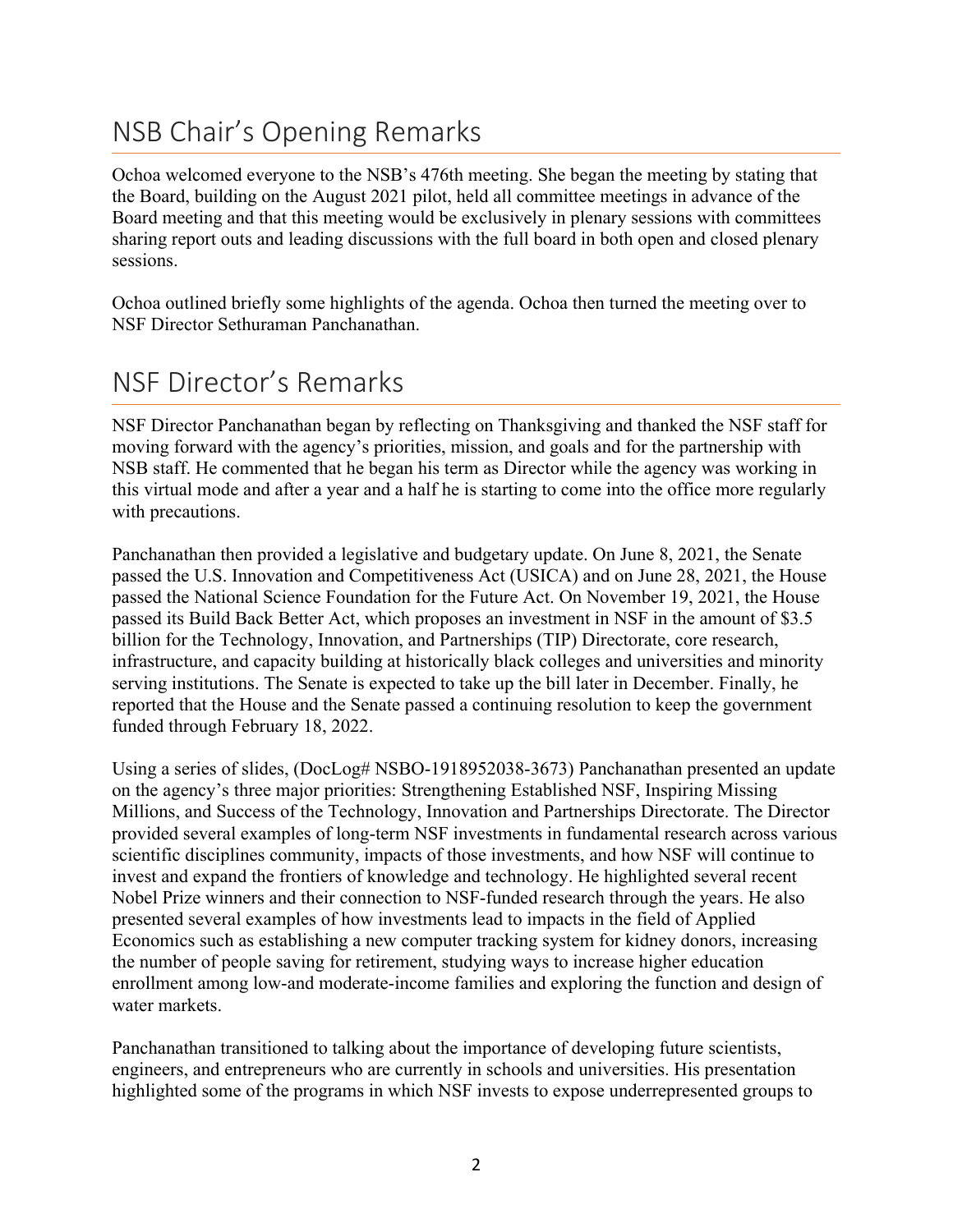science and technology and connect them with mentors and role models in STEM fields. He described his visits to Ohio State University, Oklahoma State University's Unmanned Systems Research Institute, and Johnson Community College. He also visited Blue Valley Center for Advanced Professional Studies, a high school in Kansas that connects high school students with industry, and spoke with students, faculty, and government representatives about NSF's role in supporting innovation and fostering partnerships.

Panchanathan noted the importance of partnerships and described them as a way to activate the cycle of discovery innovation and to supercharge research outcomes. The Director shared some of his efforts since August to establish and maintain partnerships including through conversations with the President's Council of Advisors on Science and Technology (PCAST), Second Nature, and the University of Wyoming President Ed Seidel, and speaking engagements at Research America, the U.S. Naval Academy Science and Engineering Conference, and alongside Ellen Ochoa at the National Academy of Inventors.

### Cool Science

Panchanathan introduced "Cool Science", a segment that was introduced during the October 2021 Retreat and consisted of brief examples of NSF-funded science presented by NSF Assistant Directors.

Alexandra Isern, Assistant Director for Geosciences, presented information about innovations that help determine the oceans' role in regulating carbon dioxide ("Discovering the "Breathing" Southern Ocean").

Margaret Martonosi, Assistant Director of Computer and Information Science and Engineering, presented research contributing to the field of computational photography and digital imaging ("Seeing the Unseeable: Computational Photography and Digital Imaging")

Arthur Lupia, Assistant Director, Social Behavioral and Economic Sciences, presented two examples of how researchers make important discoveries and then find a way to empower people to solve a problem ("How Can We Improve Quality of Life?")

Panchanathan concluded his remarks by thanking Arthur (Skip) Lupia and Suzi Iacono for their service and wished them well in their future endeavors (Iacono retired in September 2021). He ended the session with a short video highlighting discoveries made possible by NSF-funded research through 2021.

### *Session 2* **(December 8, 1:50 p.m. – 3:10 p.m.)**

## Uneven Geography in K-12 STEM Education

NSB Chair Ochoa invited NSB Chair of External Engagement Suresh Babu to introduce NSB member Roger Beachy who then introduced the panel and begin the session. Beachy reminded the Board that NSB's *Vision 2030* calls for a strong workforce, which depends on a STEM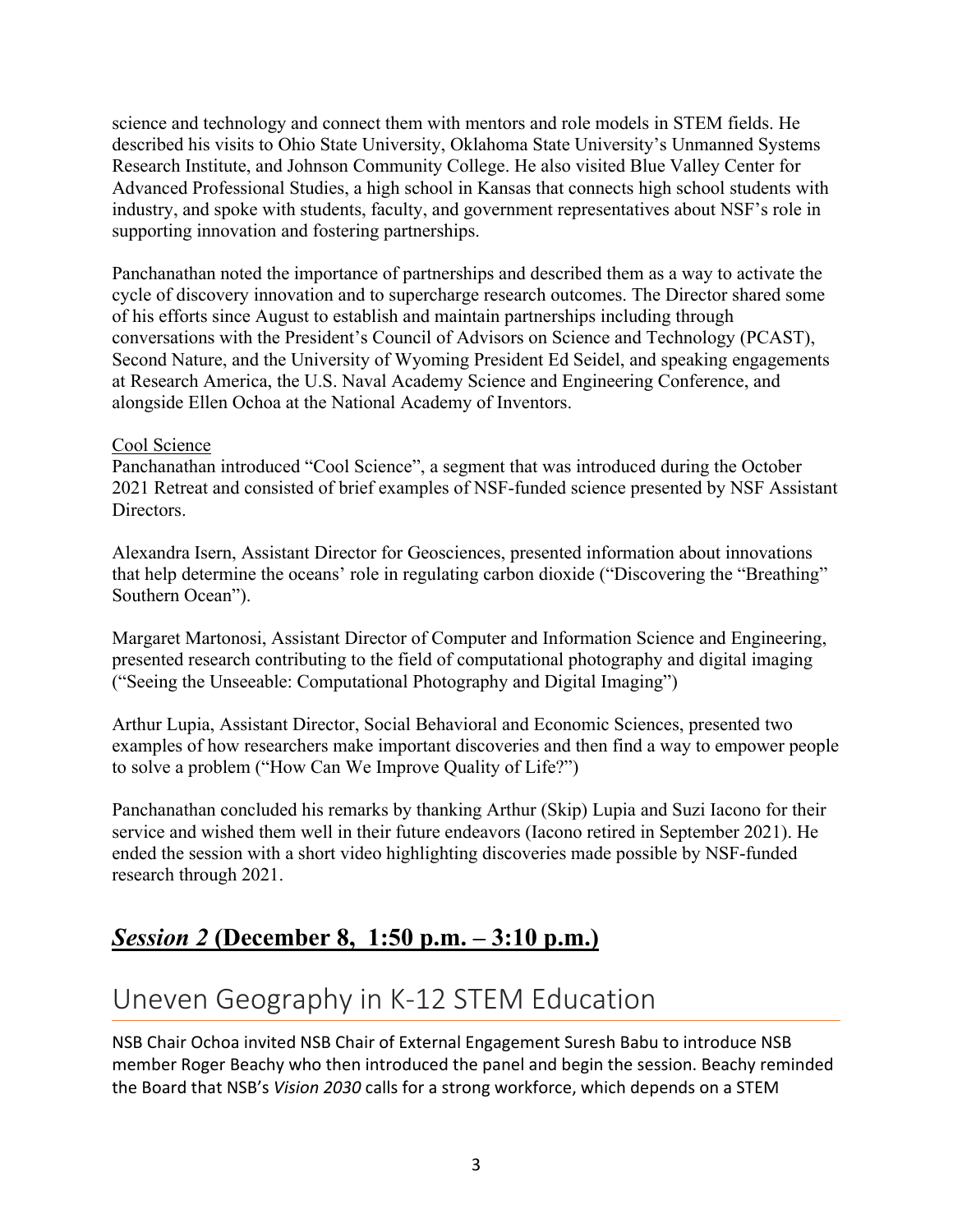education that begins in grade school. In addition, he reminded the Board that K-12 education indicators show continued poor performance in math and science and that race and ethnicity , in addition to geography, play a role in equitable access to quality STEM education. He finished by introducing the panelists: Pam Buffington, US Division Director of Rural STEM Initiatives at the Education Development Center; Brandy Huderson, Assistant Professor at the University of the District of Columbia; Eric Jolly, President and Chief Executive Officer of the Saint Paul & Minnesota Foundation; and Michael Guarraia, an Albert Einstein Distinguished Educator Fellow at NASA. Each speaker gave a five-minute presentation.

Buffington highlighted the richness of rural communities and how that can be leveraged to improve STEM education, namely through using experiential learning models, embracing multigenerational connections to the school as community centers, and building on the inherent STEM work that many in rural communities already use. Buffington highlighted the need for culturally responsive practices, innovative recruitment/retention strategies, increased STEM collaborations between rural educators and community members, targeted funding for rural higher education access to community colleges, increased funding for technology and connectivity, and a focus on climate change which disproportionately impacts rural communities. Finally, Buffington urged the Board to reframe the narrative so often employed when discussing the culturally, racially, and ethnically diverse 9.3 million students who attend rural schools and their communities.

Huderson defined public urban education as learning centers that exist in metropolitan areas with a tendency for increased cultural/ linguistic and socioeconomic diversity, large enrollment, and large student-to-teacher ratios. Urban populations may be diverse along one or more of these axes and collectively include over 15 million students. Barriers in urban settings include lack of cohesive funding at national and local levels, lack of resources, few professional development opportunities for teachers, and cultural and psychological barriers. The latter can include lack of familiarity with culture/language of student body, lack of culturally relevant curriculums, and preconceived ideas of student desire and ability to learn resulting in lower expectations from educators leading to negative student self-assessments. To mitigate these barriers, Huderson focused on after-school programs that provide place-based, experiential learning and culturally relevant, student-based curriculum, inclusive STEM schools, and bridge programs between high school and college.

Jolly highlighted three common focal points for successful programming – student engagement, student STEM identity, and capacity building in curriculum, resources, and teachers. He highlighted studies showing that students who engage in out-of-school STEM programming boosted career knowledge, interest in STEM, and sense of efficacy by over 70% and increased their math and science proficiency by 20-50%. Although the average expenditure per student is \$1,800, cost remains a barrier for many low-income families - a median family can afford less than 3 weeks of STEM engagement. Accessibility is further compounded by access to transportation and availability of STEM programs. The COVID-19 pandemic has exacerbated access to STEM programs. Finally, Jolly emphasized that the single most important trait in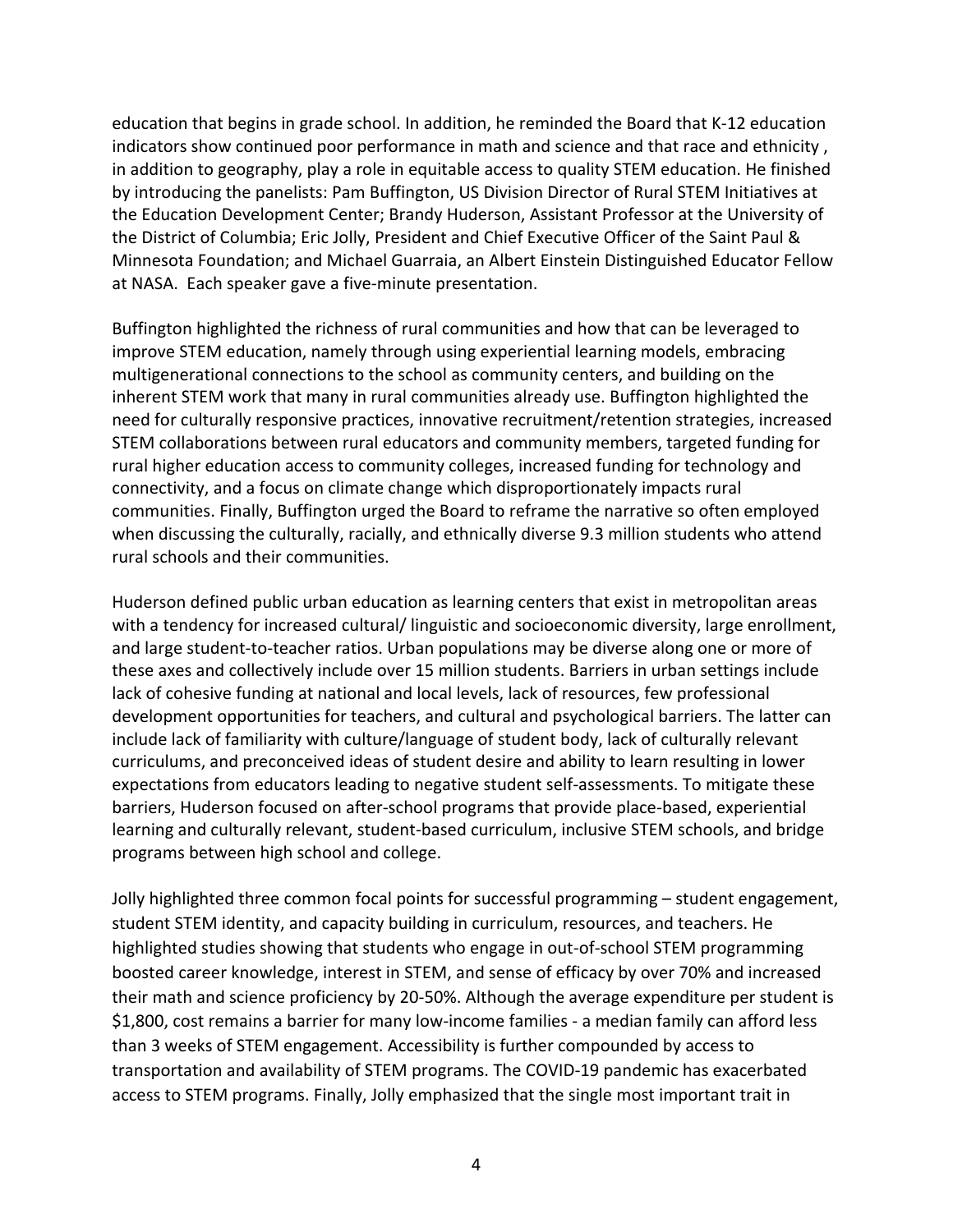effective out-of-school programming is time: effective programming must have a minimum of 4 weeks of student interaction.

The panel concluded with Guarraia who described the positive impacts of place-based learning in STEM education, by highlighting two programs: (1) The impact the Chesapeake Bay has had on his curriculum development as a Baltimore-based public and private school STEM educator and (2) work on the Mosquito Habitat Mapper – a citizen science program he worked on that paired geographic location with data collection and tracking of mosquito-borne disease in the students' own communities. Place-based education requires teacher professional development with a focus on cultural competencies, time for curriculum development, and space for educators to have creative freedom. Guarraia emphasized that "place-based education should provide an opportunity for an immersive learning experience and a connection to the community," and increase a student's community connection and increase local stewardship – all of which are likely to increase support and value of local STEM education.

During the question-and-answer session, NSB members explored out-of-school programming success dependency on providing more time for STEM, altering the pacing of materials to match student interests, and developing culturally-centered curriculum. The Board delved further into understanding that culturally relevant curriculum is not changing facts, but rather providing examples to experiences that are relatable to students and giving teachers the training to provide space for their students to bring different approaches to problem-solving. NSB members also discussed, scaling of out-of-school programs, partnerships between school districts and higher education institutions and industry, broadband access, viable STEM pathways for students, teacher quality, and policy recommendations to improve K-12 STEM education nationally.

## Chair's Activity Summary

Ochoa continued the meeting by providing a summary of her activities since the August 2021 meeting. On November 1<sup>st</sup>, she spoke at the National Academy of Inventors (NAI) where she shared highlights of the Board's *Vision 2030* report, key actions over the past year, and where the Board is headed. She outlined the Board's roadmap, focus areas, and emphasized the importance of developing STEM talent at all education levels, and how all members of the science and engineering community must do more to recruit and retain particularly those in underrepresented groups in STEM. During the NAI presentation, Ochoa also highlighted the alignment between *Vision 2030*, the NSF's vision, and the Administration's priorities.

## *Session 3* **(December 8, 4:40 p.m. – 5:35 p.m.)** Committee on Science and Engineering Policy Report and Discussion

Ochoa welcomed everybody back to the meeting and turned the floor to Julia Phillips, Chair of the Committee on National Science and Engineering Policy (SEP) for a committee report.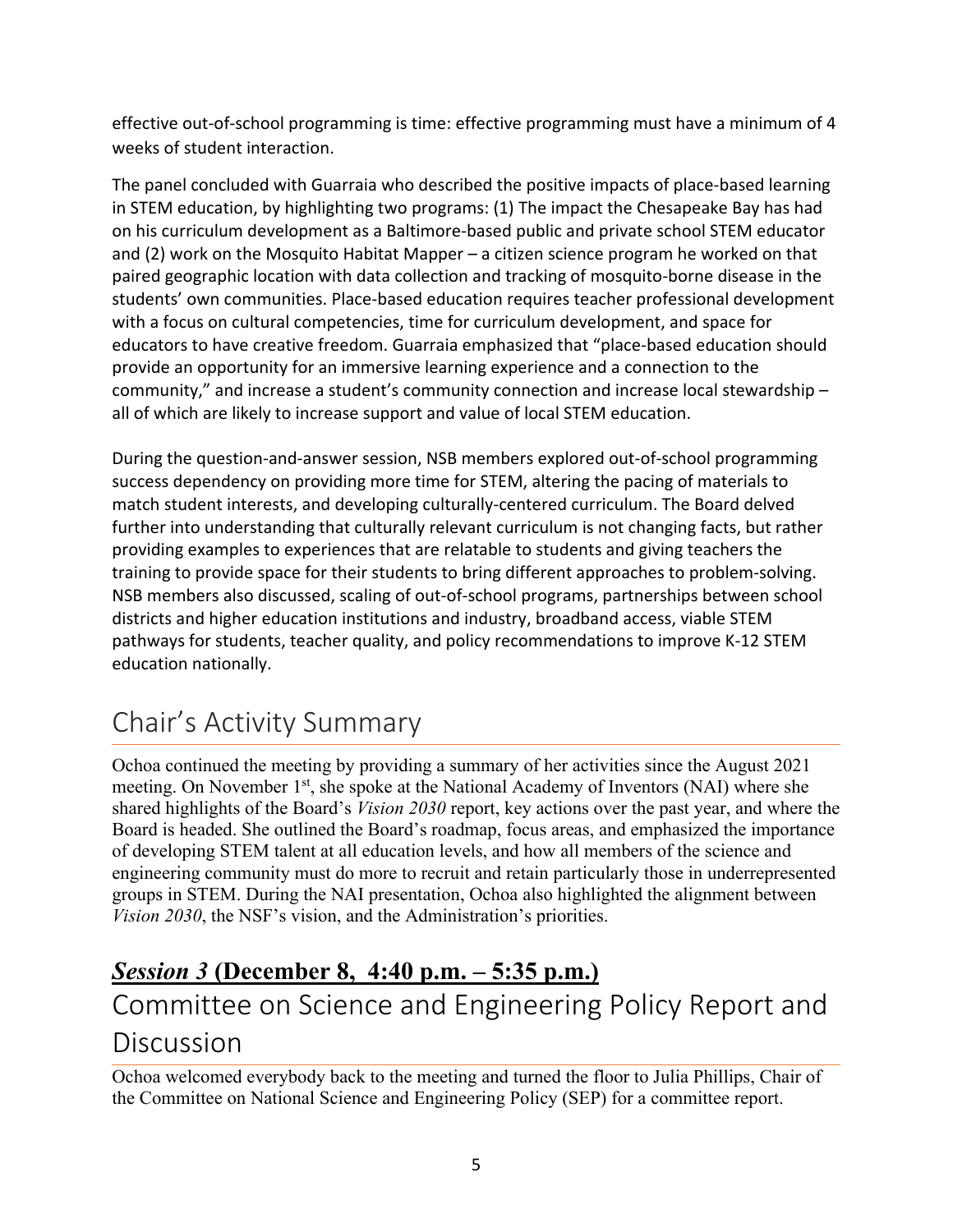Phillips reported that SEP met in open session on Monday, November 29, 2021, where committee members discussed the Board's *Indicators* messages draft document and a second draft document on the financial barriers that STEM doctoral students face with a focus on the Missing Millions and those from low socioeconomic backgrounds.

Since August, the Board has published three *Indicators 2022* thematic reports namely, *The STEM Labor Force of Today: Scientists, Engineers, and Skilled Technical Workers; Academic Research and Development;* and *Publications Output: U.S. Trends and International Comparisons.* The Board also voted to approve the *Higher Education in Science and Engineering* thematic report planned for release in February 2022. Phillips noted that soon after this meeting, the *Invention, Knowledge Transfer, and Innovation* report would be sent to Board members for final approval. The final thematic reports of the 2022 cycle would be sent to Board members for review in the winter and spring with planned releases through May 2022.

Phillips then turned to *The State of the U.S. Science and Engineering*, commonly referred to as the Summary Report. She noted that the summary report would be delivered to Congress on January 18, 2022. Phillips explained that for the first time the Board would also distribute a companion document, both electronically and in print, titled the *U.S. is a Keystone of Global Science and Engineering*. This companion document will complement the policy-neutral Summary Report with the Board's key messages related to *Indicators* data. In past cycles, the policy messages were discussed during the *Indicators* rollout presentations but were not captured in a single document that could be disseminated easily to stakeholders. This policy messages document reflects *Vision 2030* priorities while bringing forward updated key data from *Indicators*. The central message is the importance of strategic sustained U.S. focus on key areas: developing, attracting, and retaining diverse domestic and international STEM talent; critical technologies; basic research; partnerships; and collaboration. These are necessary to ensure that the U.S. holds and strengthens its position as a keystone of the global science and engineering ecosystem. NSBO staff member Reba Bandyopadhyay displayed the companion document on screen for all to view and Phillips opened up the floor for discussion and feedback from Board members. Phillips said that feedback would be incorporated along with NSB's media contractors continued design work to ensure readability and that it visibly echoes the *Vision 2030*. Phillips alerted Board members to expect an email vote before the end of the 2021 calendar year.

Next, Phillips turned to the draft content of the policy companion document, highlighting the running theme of the importance of STEM talent. Phillip described the contents of the document, which centers on nurturing domestic talent including all demographics, socioeconomic statuses, geographies, and education level. The emphasis of the narrative is on the need for stronger K-12 STEM education and financial support to increase access to higher education for all. At the November 29, 2021 SEP meeting, discussion included the importance of addressing barriers to STEM entry associated with low socioeconomic status and the need for that issue to be more clearly featured in this document without losing focus on the Missing Millions. The draft provided to the members ahead of this meeting was revised to thread that issue throughout alongside the data on sex, race, and ethnicity. Feedback from NSF leadership and the nurturing talent team is also reflected in this draft. Phillips added that after the release of *Indicators* SEP would explore what data there is to better understand how disparities in socioeconomic status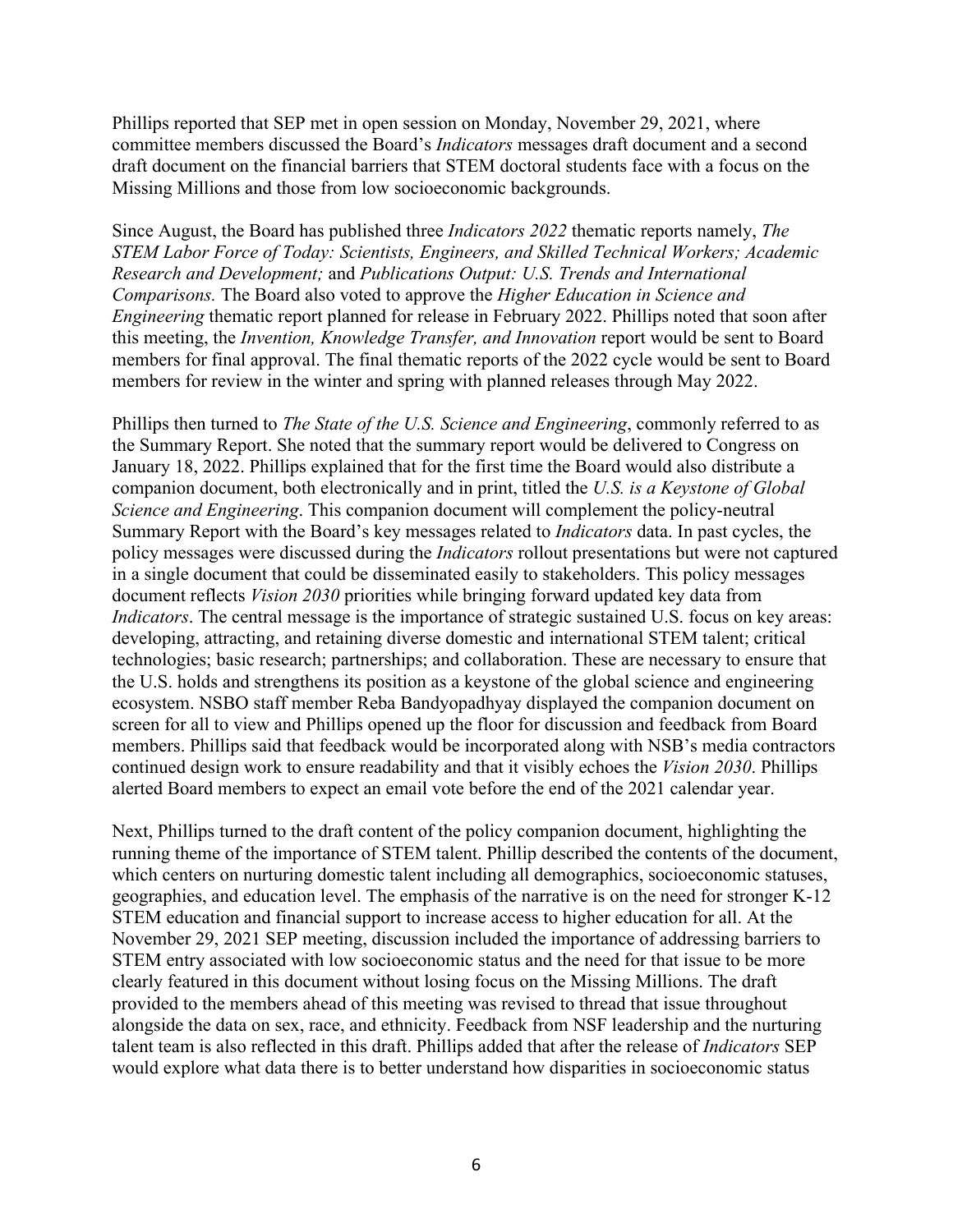impact participation in STEM education and careers with a particular eye to broadening the geography of innovation. Phillips asked Board members for their feedback.

Ochoa offered that the companion document was a good summary of what is included in *Indicators.* Phillips responded that it is clear there is much more that needs to be said and it is challenging to keep it brief. Going forward, working with NCSES and the Board office, the NSB should identify areas where subsequent documents can amplify issues that the Board wants to hit harder. No additional feedback was offered.

Phillips turned to policy products and said that SEP has been working on a number of them, some already published such as the K-12 education one-pager and more recently one on the topic of nurturing domestic science and engineering talent. Phillips recognized NSB members Suresh Babu, Arthur Bienenstock, and Suresh Garimella for their leadership and engagement on this item and added that this is the first of many more policy pieces to come. She was excited about moving this key issue impacting STEM doctoral students and the Board's vision on developing domestic STEM talent forward.

Phillips concluded the SEP report by saying that the NSBO team would be in touch by email to solicit Board members' comments on the financial barriers one-pager, to take a vote on the innovation thematic report (*Invention, Knowledge Transfer, and Innovation*) and seek approval of the companion piece *(U.S. is a Keystone of Global Science and Engineering).*

## Committee on External Engagement Report and Discussion

Ochoa thanked Phillips and the SEP team for their work and turned the floor to Suresh Babu, the new Chair of the Committee on External Engagement (EE) for a report.

The EE met the morning of the Board meeting, December 8, 2021, when committee members reviewed the activities scheduled throughout January for the rollout of the NSB SEP *Indicators* report and discussed potential NSB engagement activities for the next six months and plans for February plenary.

Activities scheduled for January rollout include:

- A virtual briefing for members of the media;
- A private briefing for OSTP and OMB;
- A private briefing for congressional science committee staff which will allow for discussion with the SEP Chair and NCSES Indicators Program Director;
- A public briefing to the broader S&E community including other congressional committee members and staff, representatives of scientific and higher education groups and federal agencies; and
- Media interviews of board members with Washington D.C.-based media, State and local media outlets.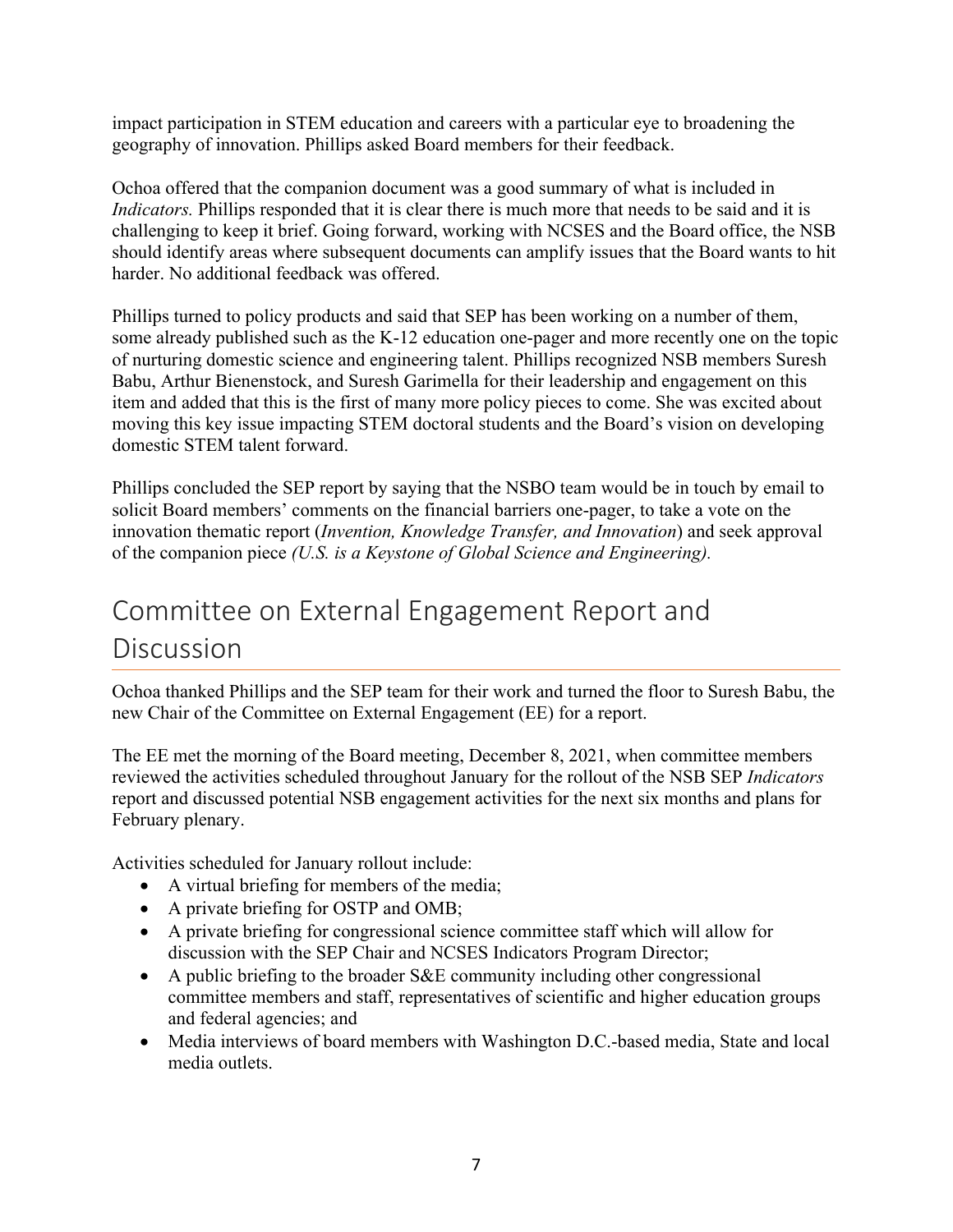The larger plan of activities includes additional meetings and briefings with a range of groups that will extend into the summer of 2022, including video clips about *Indicators* reports that will be published on a rolling basis from February through May 2022. Some committee members noted that Board members would need to engage with representatives from scientific societies, higher education associations, universities and federal agencies such as the U.S. Department of Agriculture, National Institutes of Health, and the Department of Energy. Phillips added that a mix of in-person and virtual briefings/interviews would be best.

#### Near-term Engagement Plans

The overarching goal for congressional meetings is to develop long-term relationships in order to hear firsthand about concerns and priorities, discuss mutual areas of interest including mission priorities such as delivering research benefits, develop STEM talent, and expand the geography of innovation. Babu turned to the engagement plan and asked for feedback on a table of proposed member assignments. Ochoa offered that it would be helpful if the engagement activities in the table were prioritized. Member Scott Stanley asked that his Congressman, Brad Sherman, could be added to the list and whether NSBO staff would coordinate and facilitate the meetings. NSBO staff Nadine Lymn and Reba Bandyopadhyay offered that NSBO staff supporting EE would first contact board members to gauge availability and interest in participating in the proposed engagement activities, then would set up/schedule the meetings, provide preparation materials, meeting demos, and other assistance to facilitate meetings and conversations. Members were also asked to email NSBO EE staff if interested in participating.

Member Aaron Dominquez offered that because many NSB members already have existing relationships with their congressional representatives on issues outside of NSB, the NSBO team could take advantage of those existing networks. Bandyopadhyay and Lymn agreed with this approach and asked members to email them to let them know where and how networks might be leveraged. NSBO EE staff noted they have a spreadsheet whereby they collect network information. Vice Chair Victor McCrary asked if NSBO staff could email the spreadsheet to members as it could help them in their informal, non-NSB meetings to know who knows who. McCrary noted that it is possible that some Board members might be meeting with the same representatives and it would be helpful to know that going into even informal meetings. McCrary noted that although the awards banquet is not for another five months, it would be helpful to have information about Board members networks leading up to the banquet.

Other members stressed the importance of a unified message, bringing along students and entrepreneurs, and ensuring that NSBO EE staff are involved to coordinate and facilitate the activities. Panchanathan reiterated the power of leveraging members' networks and positions as representatives of universities across the country.

#### NSB February External Panel

Babu turned to NSB member Roger Beachy to give a brief overview of the February panel initiative. Beachy explained that the February panel would serve to inform members and motivate action on Expanding the Geography of Innovation, building on the last two panels and highlighting the elements of regional development and innovation. The committee will ask panelists to speak about what works, such as creating public private partnerships that leverage S&E expertise and interest, rather than what does not work. Beachy would also like to look for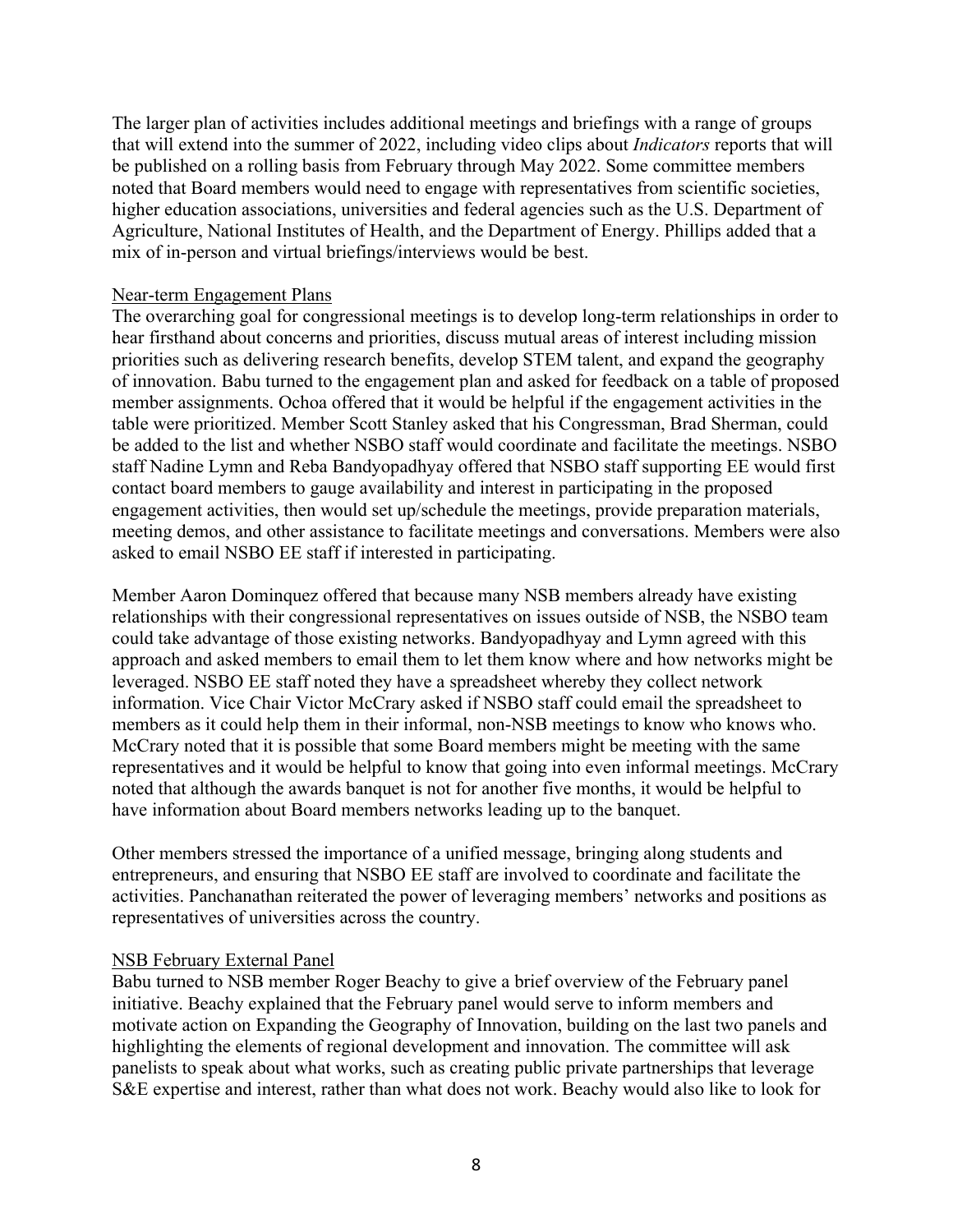someone that could help catalyze regional workforce development, economic impact and is knowledgeable about creating sustainable enterprises and innovation. Beachy suggested NSB member Dario Gil as a potential host of this panel given his university and industry expertise and connections. Beachy then asked Gil and NSB member Dan Reed, who both have experience in the private sector, for suggestions of panel speakers. NSB member Arthur Bienenstock suggested the author of the book, "Regional Advantage" be considered. Beachy concluded this segment by asking members to send their suggestions to NSBO staff.

Babu concluded the EE report and turned the floor back to Ochoa. Ochoa thanked everyone for making the first day of the Board meeting in the new format go smoothly. She reminded everyone that day 2 would begin at 11:00 a.m. EST. This open session adjourned at 5:35 p.m. EST.

### *Session 4* **(December 9, 11:00 a.m. – 11:45 a.m.)**

## Committee on Equal Opportunities in Science and Engineering (CEOSE) Biennial Report

Ochoa welcomed everyone back for day 2 of the NSB meeting. She then welcomed the Committee on Equal Opportunities in Science and Engineering also known as CEOSE, a committee that advises NSF on matters relating to opportunities for the participation in and the advancement of women, minorities, and persons with disabilities in education, training, and science and engineering research programs. CEOSE was invited to the meeting to present their biennial report including activities, a review of data on participation, and recommendations for NSF. She noted that this was particularly relevant as closing the gap on the Missing Millions continues to be a major focus for the NSB.

Ochoa turned to NSB member Anneila Sargent to introduce the speakers. Sargent introduced speakers Dr. Jose Fuentes and Dr. Kaye Husbands Fealing, Chair and Vice Chair of CEOSE, respectively. Fuentes is a professor of meteorology at Pennsylvania State University and has been recognized broadly for his efforts in promoting diversity, equity, and inclusion in the Atmospheric and Environmental Sciences. Husbands Fealing is the Dean of the Ivan Allen College of Liberal Arts at the Georgia Institute of Technology. She was the inaugural program director for NSF's Science of Science Discovery, Communication, and Impact (SoS:DCI) program.

Fuentes began by noting that one of the principles that guides all deliberations within CEOSE is that broadening participation is not a problem to be fixed, but a critical strategy to promote and advance scientific research and learning that will develop a STEM workforce that is representative of all U.S. citizens. He also said that the work on broadening participation is still sometimes misunderstood, undervalued and understudied and that leadership matters. He explained that CEOSE reports provide the state of participation of underrepresented groups in STEM fields, provide a summary of all activities that NSF has supported during the last two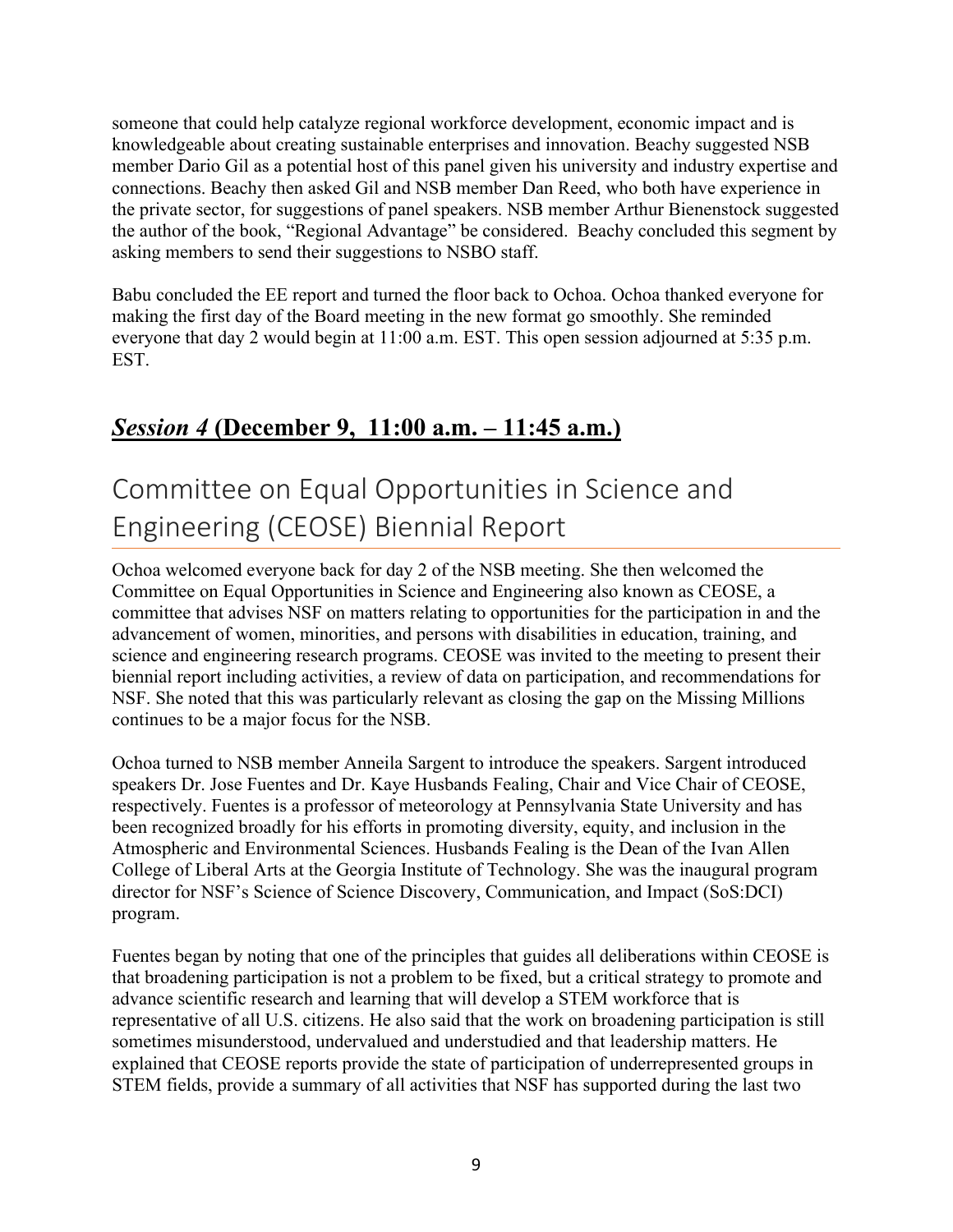years, a review of NSF policies and practices, and identified opportunities to broaden participation in STEM fields.

Fuentes reported that NSF has pioneered some important programs to broaden participation such as the Established Program to Stimulate Competitive Research program (EPSCoR) and the ADVANCE program, but can still do more to increase knowledge and awareness of invisibility issues in STEM communities. These programs have not reached out to the underrepresented groups that CEOSE would like to reach including African Americans, Hispanic Americans, and Native Americans.

CEOSE's 2019-2020 biennial report recommends that NSF demonstrate and promote bold leadership actions to create, integrate, and make visible elements within and across its programs to enhance participation of underrepresented groups in STEM.

Husbands Fealing presenting some ways that the NSB could support and advance the 2019-2020 CEOSE recommendations to NSF which included helping envision leadership strategies intentionally targeted to underrepresented groups, using an accountability framework and metrics for assessing progress, promoting the development and mentoring of leadership as part of centerwide activities, and supporting pilot programs to develop leadership skills among NSF directorates and volunteer exemplars of strategies in leadership development.

#### NSB Member Questions

Sargent began by asking whether CEOSE has been able to assess NSF's progress on implementing CEOSE's 2017-2018 recommendations to NSF. Fuentes responded that there has been some progress, for example, in the area of computer science, but in general there is work to do. Husbands Feeling responded that she does not have data or metrics to measure the response to the 2017-2018 report but does have some anecdotal evidence that NSF has engaged in dialogue on how to better structure engagement in research projects.

Panchanathan noted that NSF is committed to implementing CEOSE recommendations. He mentioned that NSF hired the CEOSE co-chair, Alicia Knoedler, to lead the broadening participation portfolio at NSF. He stated that data availability continues to be a challenge and is part of the portfolio that Knoedler leads.

McCrary asked Fuentes and Husbands Fealing if they had any insight from the perspective of employers or politicians as to why broadening participation in STEM is important. Fuentes described interacting with some private sector entities in 2016 or 2017 who expressed an interest in diversity. Husbands Fealing offered some anecdotal evidence of private sector entities pushing for diversity and broadening participation by locating offices and facilities in places where they will have access to diverse populations. She agreed that having quantitative evidence to support the need for diversity is important for policymakers.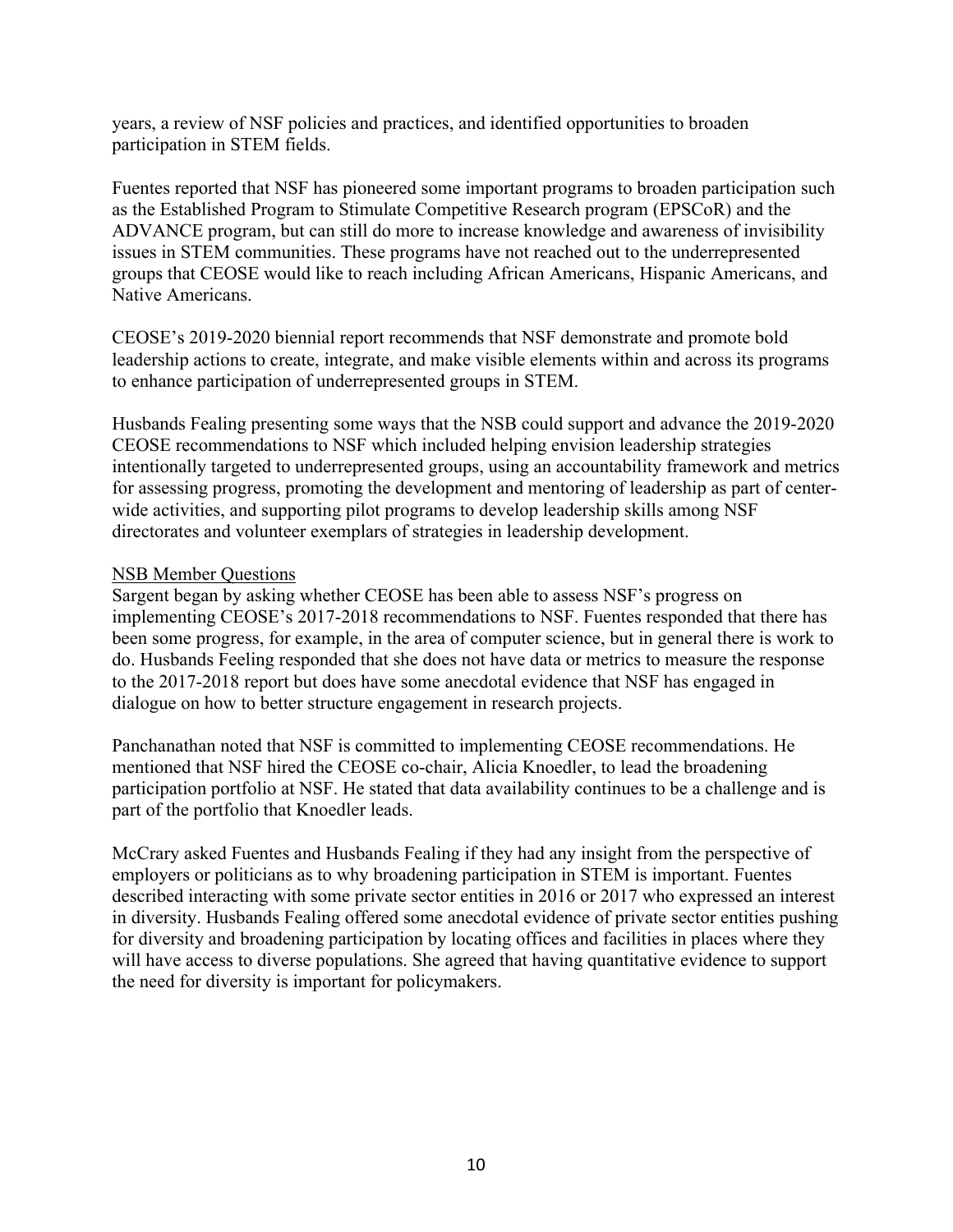Babu asked speakers whether the committee collaborates with trade organizations such as the Manufacturing Association. Knoedler and Fuentes responded that CEOSE sends its reports to a long list of organizations, universities and professional societies for feedback and is pleased with the response it receives.

Fuentes concluded the panel and question and answer segment by thanking NSB members Ochoa, McCrary and Sargent.

## NSB *Vision 2030* Implementation Working Group Update

McCrary shared an update on the Board's *Vision 2030* activities since the August NSB meeting. He reminded members that the Board agreed in August to concentrate its activities in the coming year on three *Vision* roadmap areas: Delivering Benefits from Research, Developing STEM Talent for America, and Expanding the Geography of Innovation and to develop a Year 2 Implementation Plan.

McCrary then presented the Year 2 Implementation Plan that had been developed by the Vision Implementation Working Group in consultation with the committees. McCrary explained that the plan was organized by roadmap area. In addition to having two or three items in each of the three aforementioned priority areas, the plan also identifies a handful of activities, such as NSF goals and metrics, that cross all priority areas. Each item on the plan includes the proposed lead committee or subcommittee, the level of additional NSB activity required, and the status of the activity.

McCrary noted several features of the plan, specifically, that it involves all of the NSB committees and subcommittees, has a mix of easy and harder to accomplish items, is sufficiently specific to ensure progress while leaving committees room to execute and adapt to policy and political developments, and reflects the Board's dual role as a governing board for NSF and an advisor to the White House and Congress. Noting that it is important that each NSB committee address one or two Vision-related activities well, he emphasized that some activities will be completed in Fiscal Year (FY) 22 while others will lay the groundwork for activities that will extend into FY 23.

In looking at the plan, Stephen Willard raised a question about the division of labor between the Committee on Strategy (CS) and the Committee on Oversight (CO) on goals and metrics. Ochoa responded that she imagined that CS would focus on developing the goals and other forwardlooking aspects and that CO would focus on accountability.

McCrary stressed that NSB had been furthering *Vision 2030* implementation, even as VIWG was developing the FY 22 implementation plan. Recent examples of NSB activities included:

- NSB's discussions with NSF on goals and metrics and the Missing Millions
- CS's engagement with NSF on how to further align the NSF 2022-2026 Strategic Plan with *Vision 2030* goals
- The Subcommittee on Technology, Innovation, and Partnerships' engagement with NSF on the new directorate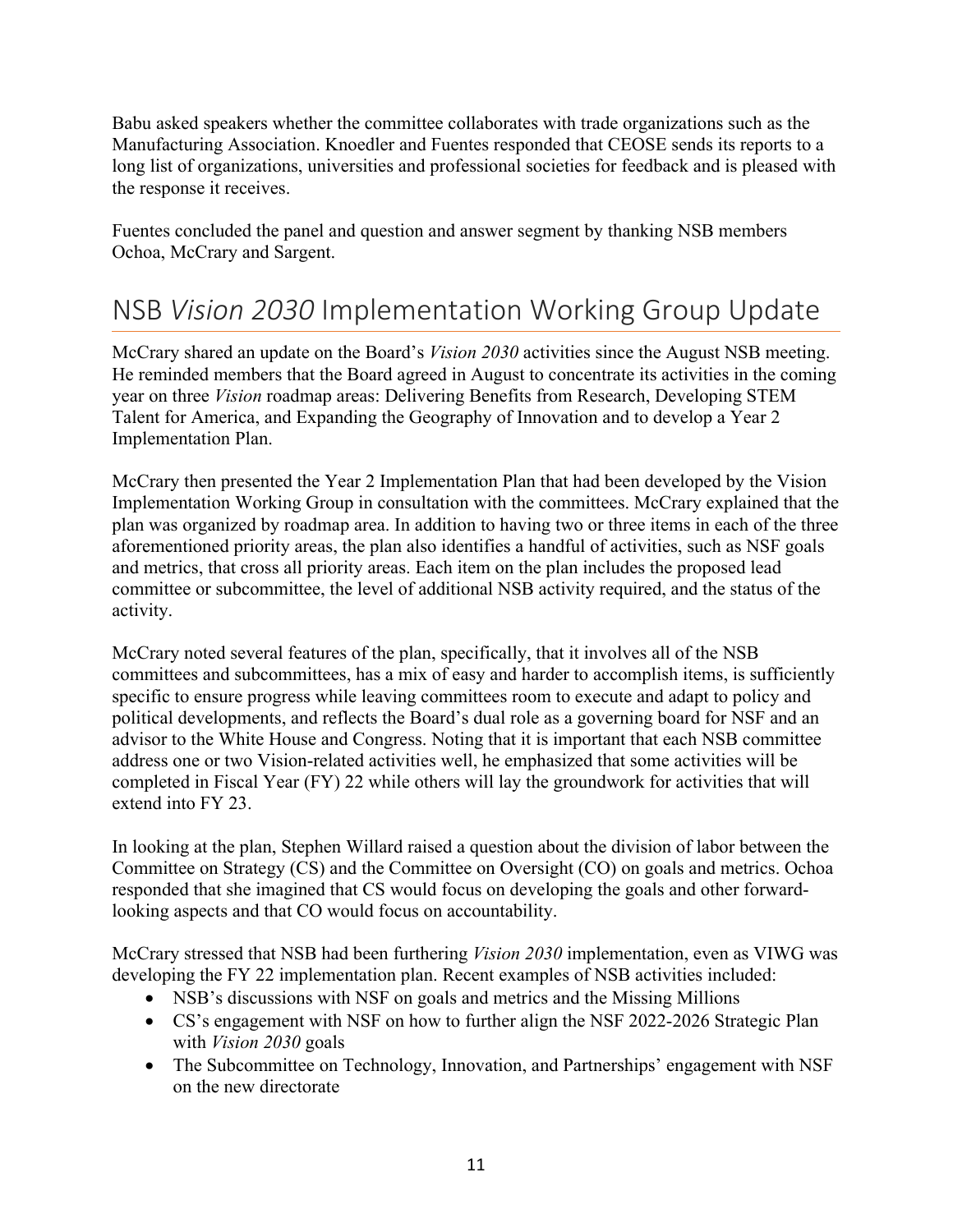- The Committee on Science and Engineering Policy's work on *Vision-*related policy pieces
- CO's focus on NSF's diversity, equity, and inclusion work

Before concluding his remarks, McCrary asked that each committee lay out by mid-January a schedule and plan for its Vision-related activities for the second quarter of Fiscal Year 2022 (January-March 2022) to assist with overall VIWG project coordination.

Ochoa thanked McCrary, and echoed McCrary's thanks to the VIWG team, and the committee chairs for developing the FY 22 Vision Implementation Plan. The NSB Chair expressed confidence that with ongoing collaboration and coordination that the efforts in the three roadmap areas will be more than the sum of their parts. Ochoa also thanked NSF leadership for its continued engagement as NSB and NSF work together to realize the shared goals of *Vision 2030*, the NSF Director's three pillars, and the Administration's priorities.

As there was no further business, Ochoa concluded this portion of the open plenary session at 11:45 a.m.

### *Session 5* **(December 9, 3:00 p.m. – 3:35 p.m.)**

## NSB Chair's Remarks

Ochoa reconvened the plenary open session of the 476th meeting of the NSB meeting and welcomed NSF staff, guests, and members of the public. She began by announcing that the Board established the K-12 STEM Education Exploratory Group (KEEG). The group will begin by reviewing the Board's retreat discussion, exploring the subject through research discussions with NSF, other federal agencies, other actors in the policy space, and will report back in approximately six months with recommendations for next steps for the board and options for goals. Ochoa thanked members who volunteered to establish KEEG, including Matt Malkan as Chair, Julia Phillips, Mel Huff, Suresh Babu, Scott Stanley, and Steve Willard. She also thanked NSBO staff who will support the work of the KEEG, including Faith Hixson and AAAS Science and Technology Policy Fellows Alexandra Surcel and Daniel Elchert. NSB member Malkan thanked Ochoa and said the group would start by developing a KEEG charge.

Ochoa then thanked everyone who was involved in planning and facilitating the board's October 2021 retreat, including the leader Willard and members Babu, Gil and Phillips. She also thanked NSBO staff members Elise Lipkowitz, Michelle McCrackin, and Ann Bushmiller who supported the effort. Ochoa also thanked NSB members and staff of the Subcommittee on Awards who delivered a slate of nominees for NSB honorary awards. Members included Chair Maureen Condic, and members Babu and Steven Leath as well as NSBO staff Alison Gillespie and Faith Hixson for their support.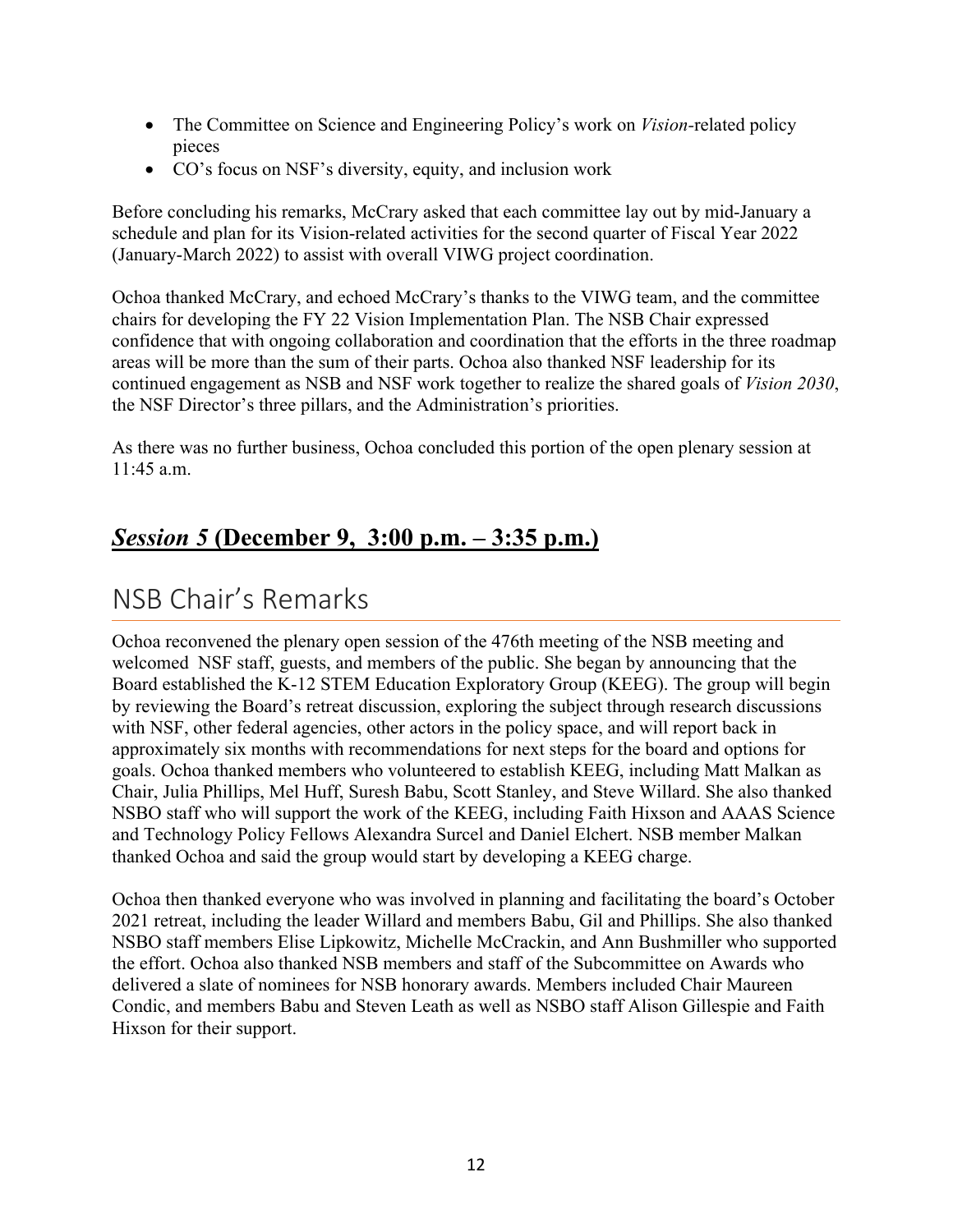Ochoa acknowledged former NSB member Geri Richmond's confirmation as the Undersecretary of Science and Energy at the U.S. Department of Energy. She also acknowledged Alan Stern's selection as a Fellow of the American Geophysical Union.

Ochoa then recognized the new staff in the NSB office, including Andrea Rambow, Executive Secretary and Policy Director, Amanda Vernon, Science and Engineering Policy Analyst, and Daniel Elchert, AAAS Science and Technology Fellow. The Chair also thanked Elise Lipkowitz for work in the role as Acting Executive Secretary after former Executive Secretary Brad Gutierrez retired and her work to prepare Rambow for her new role as Executive Secretary. She also announced that staff member Alison Gillespie accepted a position with the National Oceanic and Atmospheric Administration.

Ochoa recognized two members of NSF's Executive Leadership Team who received Presidential Rank Awards: Wonzie Gardner who received the Meritorious Executive Award and Erwin Gianchandani who received the Distinguished Executive Award. These awardees have been recognized by the President for their exceptional leadership, accomplishments, and service over an extended period of time.

## Approval of Prior Minutes

Ochoa presented the minutes of the August 2021 Open Plenary for approval. Those minutes were approved as presented.

## NSF Director's Remarks

NSF Director Panchanathan began by welcoming a new cohort of senior executives – Dr. Alicia Knoedler, Office Head, Office of Integrative Activities, Dr. Jennifer Mercer, Section Head, Arctic Sciences, Dr. Joydip Kundu, Deputy Assistant Director of CISE, Dr. Debra Fisher, Division Director, Division Astronomical Sciences, Dr. Anne Johansen, Section Head, Atmosphere Section in the Geoscience Directorate, Dr. Douglas Kowalewski, Section Head for Antarctic Sciences, Dr. John Finamore,Chief Statistician.

Panchanathan also recognized the contributions of Dr. Alan Tessier as he retires from his position with NSF as the Deputy Assistant Director of the Directorate of Biological Sciences.

The Director concluded his remarks by drawing the NSB members' attention to the OLPA report – Office of Legislative and Public Affairs activities report. There were no questions.

# Committee on Awards and Facilities Report and Discussion

Ochoa turned the floor over to NSB member Dan Reed, Chair of the Committee on Awards and Facilities (A&F).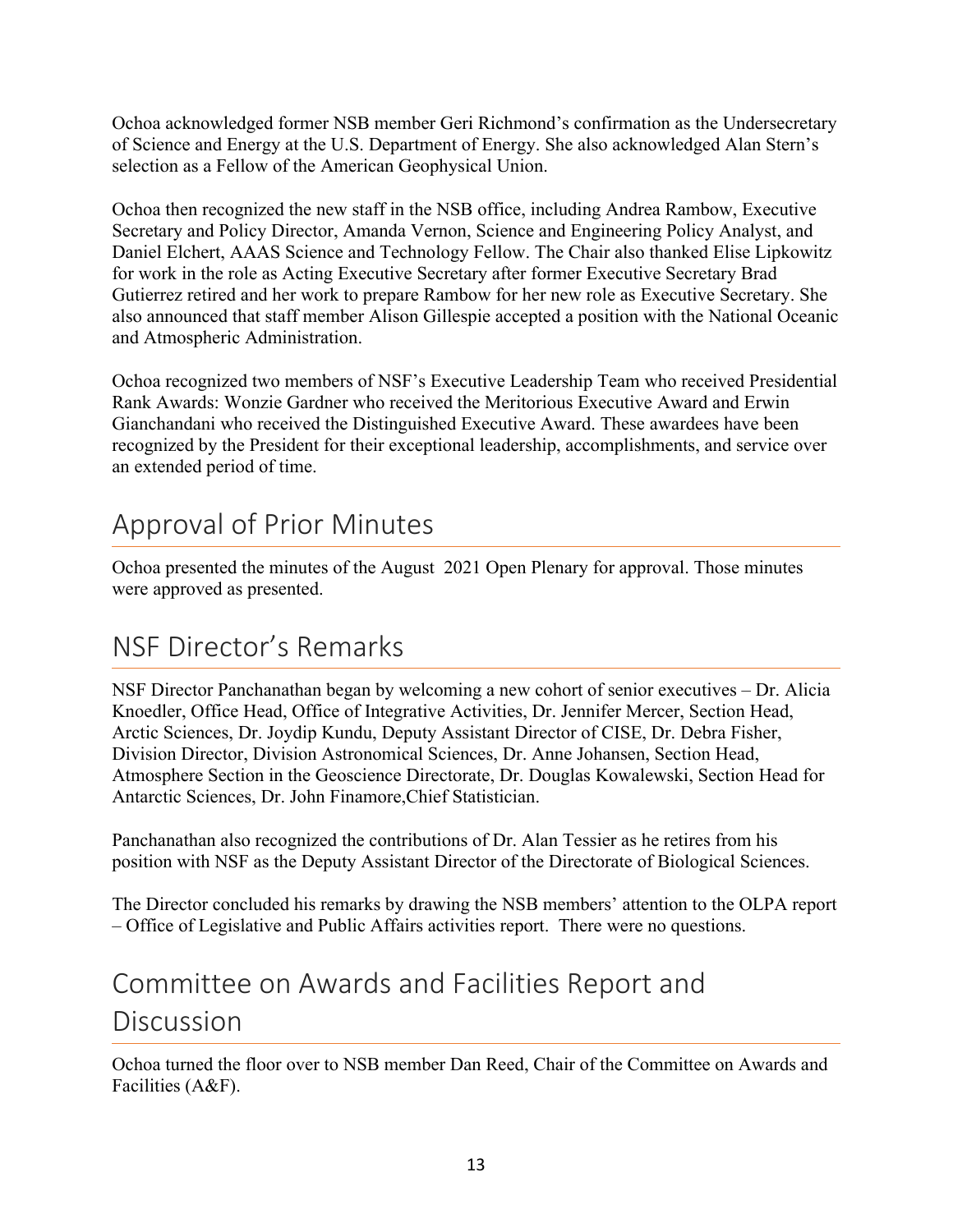Reed began by reporting that the A&F committee met in an open session on December 7, 2021 to hear an update on the Astronomy Decadal Survey report, commonly referred to as ASTRO2020, that was released in November 2021. Major recommendations from the survey include several projects currently in development at NSF. Top priorities are the two Extremely Large Telescopes and two equally ranked second-year priorities, the Cosmic Microwave Background Stage 4 and the next-generation Very Large Array.

Other recommendations include expanding the Mid-scale Research Infrastructure Program and developing long-term plans for sustaining Operations and Maintenance (O&M) funding while projects funded from the Major Research Equipment and Facilities Construction account are in early stages. The report also recommended that NSF increase the budget for individual research grants.

Reed highlighted that ASTRO2020 is also the first decadal to include recommendations for societal workforce impact and workforce development, and for increased transparency for budgets and demographic data associated with awards.

A&F members discussed the report's recommendations and how they intersect with the Board and the Director's priorities, such as addressing the Missing Millions and measuring progress toward goals. Because the report was only recently released, this is the beginning of a conversation between NSF, the Board, and A&F. Reed concluded the report by saying that the Board looks forward to hearing more about NSF's response to the report in the coming months.

## Committee on Oversight Report and Discussion

Ochoa turned the floor over to NSB member Anneila Sargent, Chair of the Committee on Oversight (CO).

Sargent began by reporting that CO met on December 6, 2021. The committee laid the groundwork for a busy 2022. CO discussed plans for ongoing engagement with NSF and the CEOSE subcommittee regarding the future of EPSCoR and a meeting in January 2022 with the CEOSE subcommittee co-chairs and NSF senior staff. The committee heard from the Inspector General Allison Lerner on work by the Office of the Inspector General, including a recent settlement agreement which led to a \$1.8 million being returned to NSF. Kearney and Company briefed the committee on results of their most recent audits including NSF's information security program and the financial statement and the DATA Act. NSF received an unmodified opinion for the  $24<sup>th</sup>$  year in a row and the auditors found no reportable material weaknesses for the  $5<sup>th</sup>$ year in a row.

NSF's Chief Financial Officer, Teresa Grancorvitz, provided an update to the committee reporting that NSF is currently funding 829 awards, totaling \$250 million, with funds provided by the American Rescue Plan, with additional proposals still being processed. Grancorvitz also provided a timeline of the FY 2021 Annual Performance Plan for context for future discussions. CO members look forward to building on this conversation with the Office of Budget and Finance and Award Management in a closed meeting in January 2022.